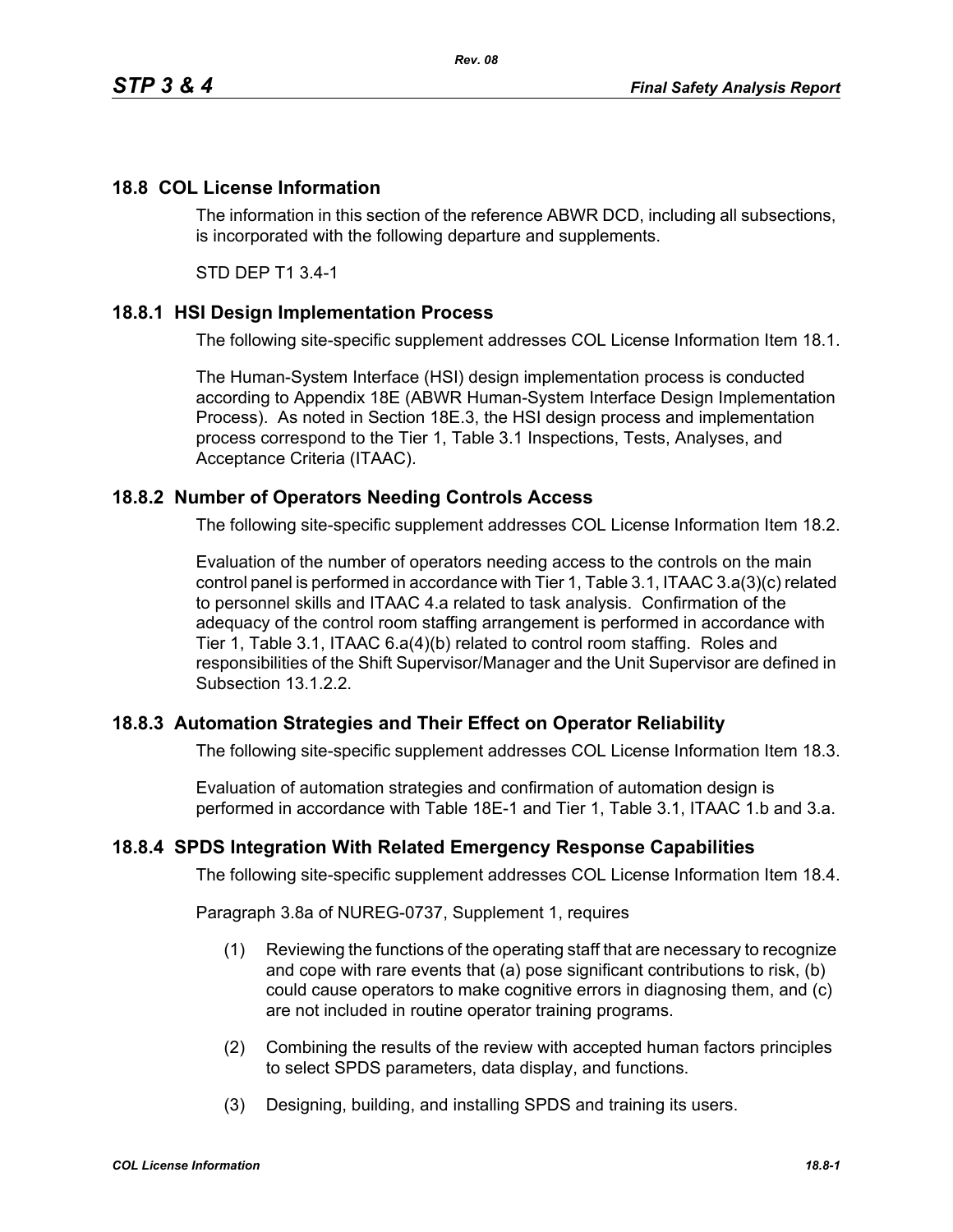Reviewing the functions of the operating staff considers insights from probabilistic risk assessment and human reliability analysis and is performed in accordance with Tier 1, Table 3.1, ITAAC 4 related to task analyses. Selection of safety parameter display system (SPDS) parameters, data display, and functions, including incorporation of the SPDS function as part of the plant status summary information on the large display panel (Subsection 18.4.2.1, Item 14), is performed in accordance with Tier 1, Table 3.1, ITAAC 5 related to HSI design. SPDS training is an integral part of control room operator training and identification of training needs is performed in accordance with Tier 1, Table 3.1, ITAAC 1.b(3) related to training.

## **18.8.5 Standard Design Features Design Validation**

The following site-specific supplement addresses COL License Information Item 18.5.

Validation of the main control room standard design features is performed in accordance with Tier 1, Table 3.1, ITAAC 6.

### **18.8.6 Remote Shutdown System Design Evaluation**

The following site-specific supplement addresses COL License Information Item 18.6.

Evaluation of reliability, and confirmation of design adequacy, of the Remote Shutdown System is performed in accordance with Tier 1, Table 3.1, ITAAC 5.a(2) related to HSI design, ITAAC 1.b(3) related to training, ITAAC 6.a(2)(a) related to validating equipment hardware and software-driven functions, and ITAAC 6.a(6) related to performance measures.

### **18.8.7 Local Valve Position Indication**

The following site-specific supplement addresses COL License Information Item 18.7.

Valve position indication (VPI) requirements, including monitoring that satisfies Regulatory Guide 1.47, are met as discussed in Subsection 1A.2.18 and Subsection 7.1.2. The following valves, for which evaluations indicate that local VPI is needed, are required to have a positive, mechanical indication of the valve's overall position which can be determined by direct observation at the valve without instruments or power:

- (1) All power-operated valves,
- (2) All large manual valves (i.e., 5 cm or larger),
- (3) Small manual valves (i.e., less than 5 cm) which are important to safe plant operations.

Local VPI requirement evaluation records shall be placed in the HFE Issue Tracking System. The local VPI requirements are imposed at a project-level and a componentlevel. A project-level design manual imposes requirements for standard HSI practice and NUREG-0700 compliance from system designers and specifiers of local control stations involving local VPI. Valve manufacturers are required to certify that valves meet valve procurement specifications, including compliance with local VPI requirements.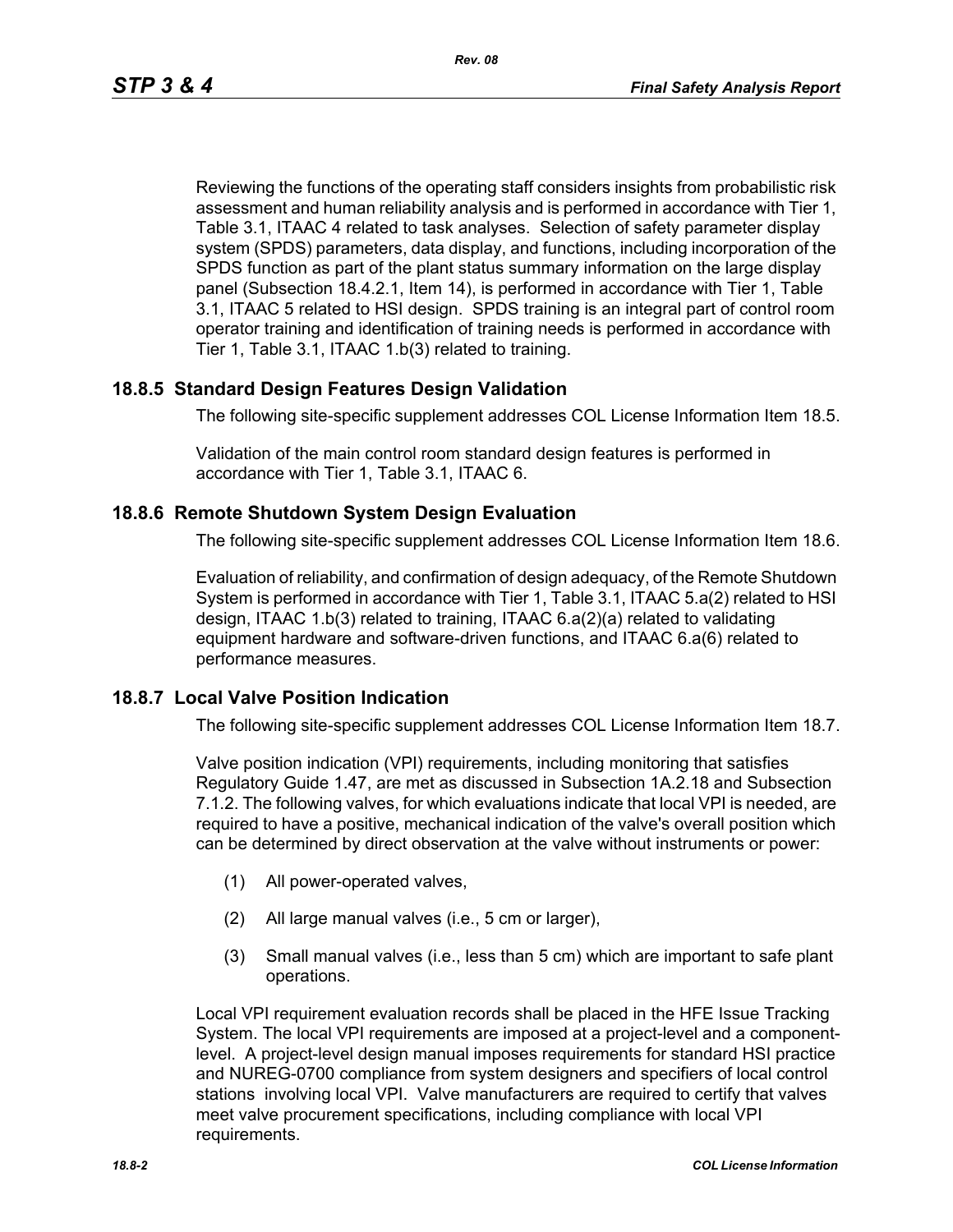## **18.8.8 Operator Training**

The following site-specific supplement addresses COL License Information Item 18.8.

An operator training program that meets the requirements of 10 CFR 50 is addressed in Section 13.2. Identification of personnel training needs is performed in accordance with Tier 1, Table 3.1, ITAAC 1.b(3) related to training.

## **18.8.9 Safety System Status Monitoring**

The following site-specific supplement addresses COL License Information Item 18.9.

The human factors aspects of TMI Item I.D.3 are addressed by the detailed design implementation process that is performed in accordance with Tier 1, Table 3.1 ITAAC. The design meets RG 1.47 (Bypassed and Inoperable Status Indication for Nuclear Power Plant Safety Systems) recommendations as described in Subsections 1A.2.18 and 7.1.2.10.2.

## **18.8.10 PGCS Malfunction**

STD DEP T1 3.4-1

*As part of the verification and validation effort, the COL applicant shall consider malfunctions of the Power Generation Control function of the process computer system* Plant Computer Functions *(Subsection 18.4.2.6.1).*

The following site-specific supplement addresses COL License Information Item 18.10.

Malfunctions of the Power Generation Control function are evaluated using dynamic task performance testing. The evaluation is performed in accordance with Tier 1, Table 3.1, ITAAC 6.a(5) related to operational conditions and upsets, and ITAAC 6.a(6) related to performance measures.

### **18.8.11 Local Control Stations**

The following site-specific supplement addresses COL License Information Item 18.11.

Evaluation of operations at local control stations critical to plant safety is performed in accordance with Tier 1, Table 3.1, ITAAC 2.a(3) related to critical functions, ITAAC 4.a(3) related to critical tasks, and ITAAC 6.a(4)(a) related to function and task achievement.

### **18.8.12 As-Built Evaluation of MCR and RSS**

The following site-specific supplement addresses COL License Information Item 18.12.

The as-built configurations of the main control room (MCR) and the remote shutdown system (RSS) are verified for conformance with the validated configurations. The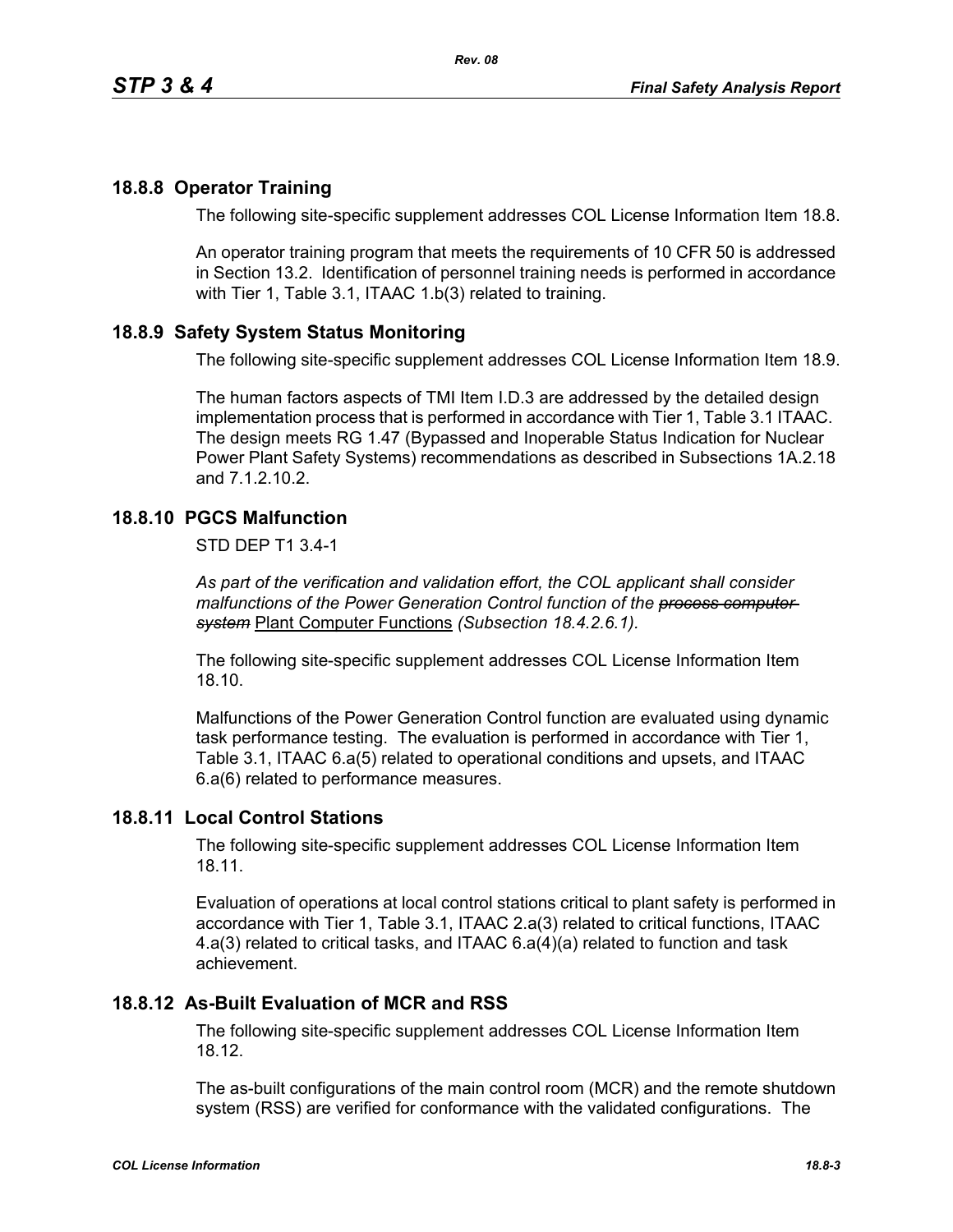verification is performed in accordance with Tier 1, Table 3.1, ITAAC 7, and the results are documented in a report.

## **18.8.13 Accident Monitoring Instrumentation**

The following site-specific supplement addresses COL License Information Item 18.13.

Accident monitoring instrumentation requirements, including TMI Item II.F.1 and the recommendations of Regulatory Guide 1.97, are met as discussed in Subsection 1A.2.17 and Section 7.5. TMI Item II.F.1 in NUREG-0737 (Clarification of TMI Action Plan Requirements, November 1980) concerns the potential for increased operator error due to adding accident monitoring displays and controls in the control rooms of existing plants. Accident monitoring instrumentation is part of the integrated HSI that is human factor engineered according to the HSI design implementation process described in Appendix 18E. The process considers (a) the use of accident monitoring information by an operator during both normal and abnormal plant conditions, (b) integration into emergency procedures, (c) integration into operator training, and (d) other alarms during emergency and need for prioritization of alarms.

## **18.8.14 In-Core Cooling Instrumentation**

The following site-specific supplement addresses COL License Information Item 18.14.

The standard ABWR design has reactor pressure vessel (RPV) level instrumentation that provides adequate detection and indication of in-core cooling as required by this TMI item (Ref: NUREG-1503, Subsection 20.5.30). In-core cooling instrumentation requirements, including TMI Item II.F.2 and the recommendations of Regulatory Guide 1.97, are met as discussed in Subsection 1A.2.16 and Section 7.5.

In-core cooling instrumentation is part of the integrated HSI that is human factor engineered according to the HSI design implementation process described in Appendix 18E. The process considers the types and locations of displays and alarms. It also considers (a) the use of in-core cooling information by an operator during both normal and abnormal plant conditions, (b) integration into emergency procedures, (c) integration into operator training, and (d) other alarms during emergency and need for prioritization of alarms.

# **18.8.15 Performance of Critical Tasks**

### STD DEP T1 3.4-1

*The COL applicant shall evaluate the adequacy of the HSI with respect to providing the controls, displays and alarms necessary for timely performance of critical tasks. Critical tasks shall include, as a minimum, those operator actions which have significant impact on the PRA results, as presented in Section 19D.7, and the operator actions to isolate the reactor and inject water for the postulated event scenarios of a commonmode failure of the Safety System Logic and Control System and/or the Essential Multiplexing System* Communication Function *concurrent with the design basis main*